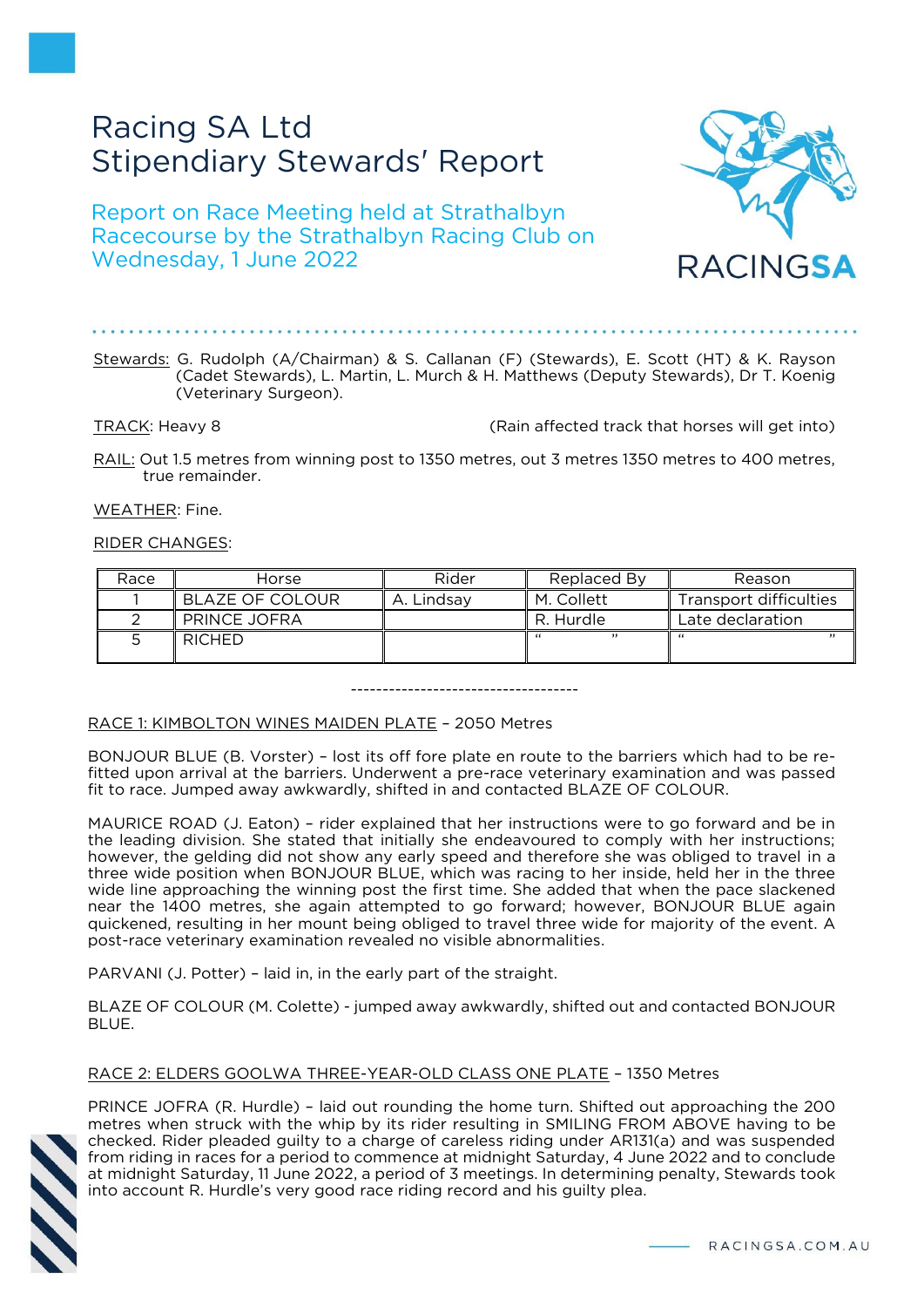# RACE 2: ELDERS GOOLWA THREE-YEAR-OLD CLASS ONE PLATE – 1350 Metres (cont'd)

SHEZ BETTY (B. Vorster) – jumped away awkwardly. Near the 700 metres was contacted by WARRANDYTE ROAD, which attempted to shift out to improve at that stage.

SMILING FROM ABOVE (A. Chung) – had to be checked near the 200 metres when tightened for room between RISING LEGEND and PRINCE JOFRA, which after laying out in the early part of the straight, shifted out abruptly after being struck by the whip. Rider pleaded guilty to charge under AR131(b) for failing to ride his mount out fully to the finish and was fined \$600. In determining penalty, Stewards took into account A. Chung's guilty plea and that he had not been spoken to in relation to this rule. A post-race veterinary examination revealed no visible abnormalities.

WARRANDYTE ROAD (S. Logan) – over raced in the early and middle stages of the event. Near the 700 metres had to be steadied off the heels of RISING LEGEND when attempting to shift out and was held in its position by SHEZ BETTY, which improved to its outside at that point.

### RACE 3: HAPPY BIRTHDAY VIRGINIA CLASS TWO HANDICAP – 1200 Metres

NALEIGH (B. Price) – reluctant to proceed to the barrier. Trainer, Mr G. Kluske was advised that a warning had been placed on the mare in relation to its pre-race behaviour. Jumped away awkwardly.

VAMPIRE SLAYER (J. Toeroek) – raced keenly in the early and middle stages of the event. Dipped near the 1000 metres and hung out in the early part of the straight. A post-race veterinary examination revealed no visible abnormalities.

ORDER IS RESTORED (J. Potter) – rider was reminded of his obligations under AR131(b) to ensure he rides his mount out fully to the finish.

THE MARKLE SPARKLE (S. Metcalfe) – slow to begin.

UTAH JOE (S. Logan) - rider was reminded of her obligations under AR131(b) to ensure she rides her mount out fully to the finish.

### RACE 4: NORTHPOINT FLEURIEU MAIDEN PLATE – 1350 Metres

JUST JAZZ (M. Collett) – over raced in the early stages of the event. Rider stated that it was her intention to lead from her favourable barrier; however, when the mare was slow to begin, she was obliged to race further back than anticipated.

RED ROOF (S. Metcalfe) – passing the 400 metres, after being held up for a short distance, had to be checked away from the heels of SALUTE THE STARS, which commenced to weaken at that point.

ROUGE RENARDE (J. Maund) – rider reported that his mount hung out throughout the event and may have got its tongue over the bit and therefore did not finish the event off as expected.

VANILLA MYSTIC (D.Caboche) - steadied around the home turn when ROUGE RENARDE shifted out off the heels of the tiring SERBIAN PRINCE.

### RACE 5: WOMEN IN HOTELS 0 - 58 HANDICAP - 1100 Metres

EQUAL BALANCE (J. Toeroek) – a post-race veterinary examination revealed no visible abnormalities.

GENERAL MINT (J. Potter) – approaching the first turn near the 800 metres had to be steadied when awkwardly placed to the outside heels of CARTIER TIARA, which maintained its line.



RICHED (R. Hurdle) – approaching the first turn had to be steadied when awkwardly placed between GENERAL MINT and RODNEY. A post-race veterinary examination revealed no visible abnormalities.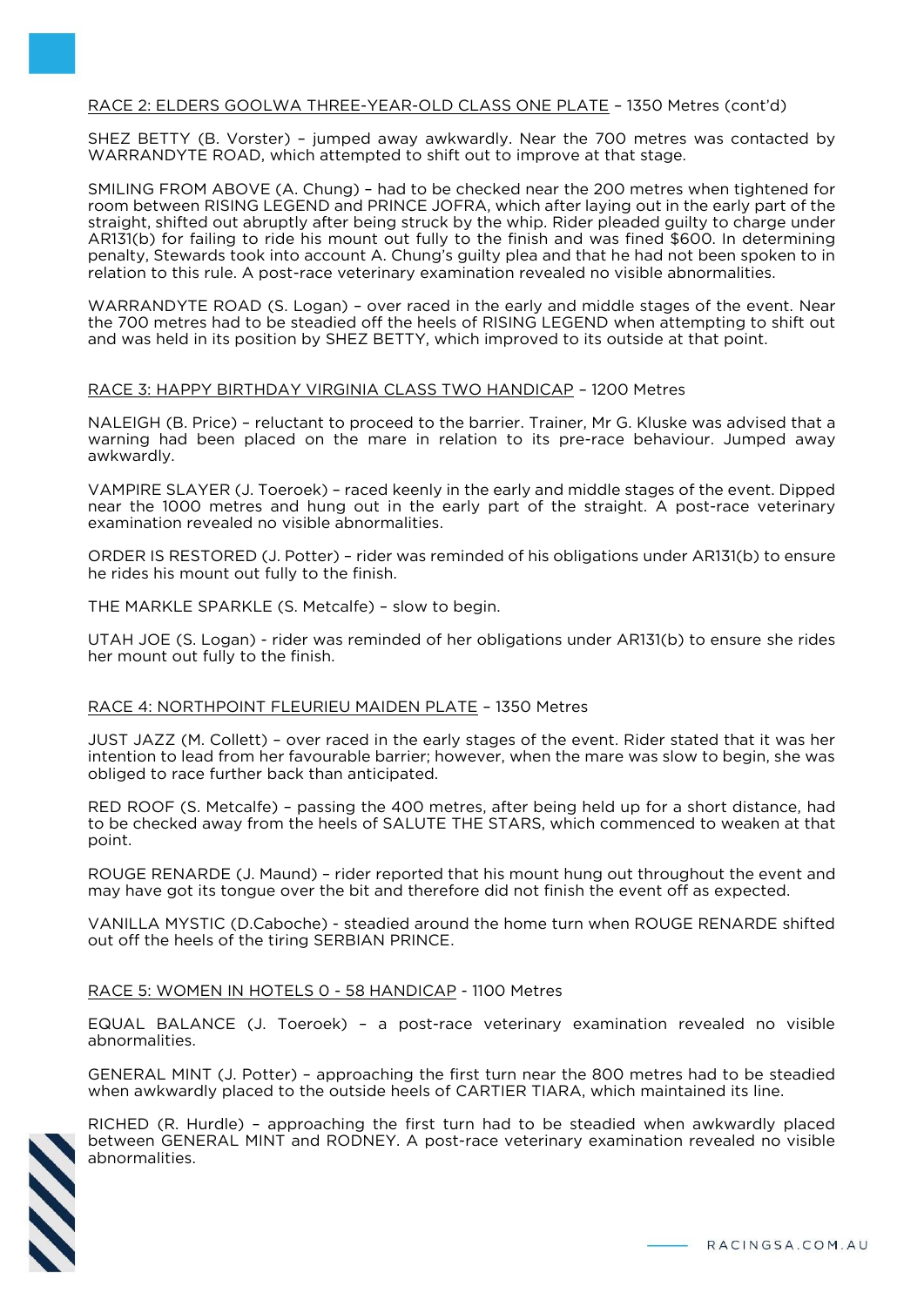# RACE 5: WOMEN IN HOTELS 0 - 58 HANDICAP - 1100 Metres (cont'd)

ENZED BEER (NZ) (J. Holder) – close to the wining post rider did not fully test his mount out to the finish as it laid out and contacted RODNEY. A post-race veterinary examination revealed speedy cuts to the near hind leg. First aid was administered.

KEYSOR (S. Metcalfe) – rider could not fully test her mount out to the finish when awkwardly placed between RODNEY and CARTIER TIARA.

ASHADY PAST (J. Maund) – slow to begin.

RODNEY (A. Lindsay) – close to the winning post was bumped by ENZED BEER (NZ), which laid out.

# RACE 6: COMMERCIAL HOTEL BENCHMARK 54 HANDICAP – 1350 Metres

CANIDAE (J. Maund) - jumped away awkwardly.

FLASH PANTHER (A. Lindsay) – rider was reminded of her obligations under AR132(6)(c) in that she used her whip when her mount was out of contention.

TEMPTING BELLE (B. Vorster) – was obliged to race wide without cover in the early and middle stages of the event.

SEE YOU LATER Now (J. Holder) - jumped away awkwardly. Laid out in the early stages of the event.

ZOUSTORM (J. Potter) – raced keenly in the early and middle stages of the event.

OREGON TRAIL (S. Metcalfe) – was fractious in the tie-up stalls, reared and hit its head. Underwent a pre-race veterinary examination and was passed fit to race. Trainer, Mr K. Healy was reminded of his obligations under AR166 to ensure that his gelding is attended at all times whilst in the tie up stalls on course.

### RACE 7: LIVING LEGENDS BENCHMARK 58 HANDICAP – 2050 Metres

LEON'S SHOUT (J. Toeroek) – shifted out approaching the 600 metres when insufficiently clear of AMBER HAZE, which had to be checked. Rider pleaded guilty to a charge of careless riding under AR131(a) and was suspended from riding in races for a period to commence at midnight Saturday, 4 June 2022 and to conclude at midnight Saturday, 11 June 2022, a period of 3 meetings. In determining penalty, Stewards took into account J. Toeroek's good race riding record and his guilty plea. Close to the finishing line was not fully tested when awkwardly placed close to the heels of the winner, MALINONG CLUB.

IN THE DARKNESS (NZ) (J. Eaton) – hung out rounding the first turn. Rider reported that she was not happy with the filly's action throughout the event. A post-race veterinary examination revealed the filly to be lame in the off hind leg. Mr D. Tootell (Jnr) was asked to report back to the Stewards tomorrow on the stable's plan and was also advised a veterinary clearance must be furnished and that the filly must perform to the Stewards' satisfaction in an Official Barrier Trial prior to a future race start.

MALINONG CLUB (B. Vorster) – lost its off hind plate during the event.

AMBER HAZE (J. Potter) – near the 600 metres had to be checked when LEON'S SHOUT shifted out to improve around the heels of JAY PEE BEE (NZ). Again near the 400 metres had to be steadied when DROP THE ORANGE was taken out by SOUTHERN SWOOP, which shifted out to improve.